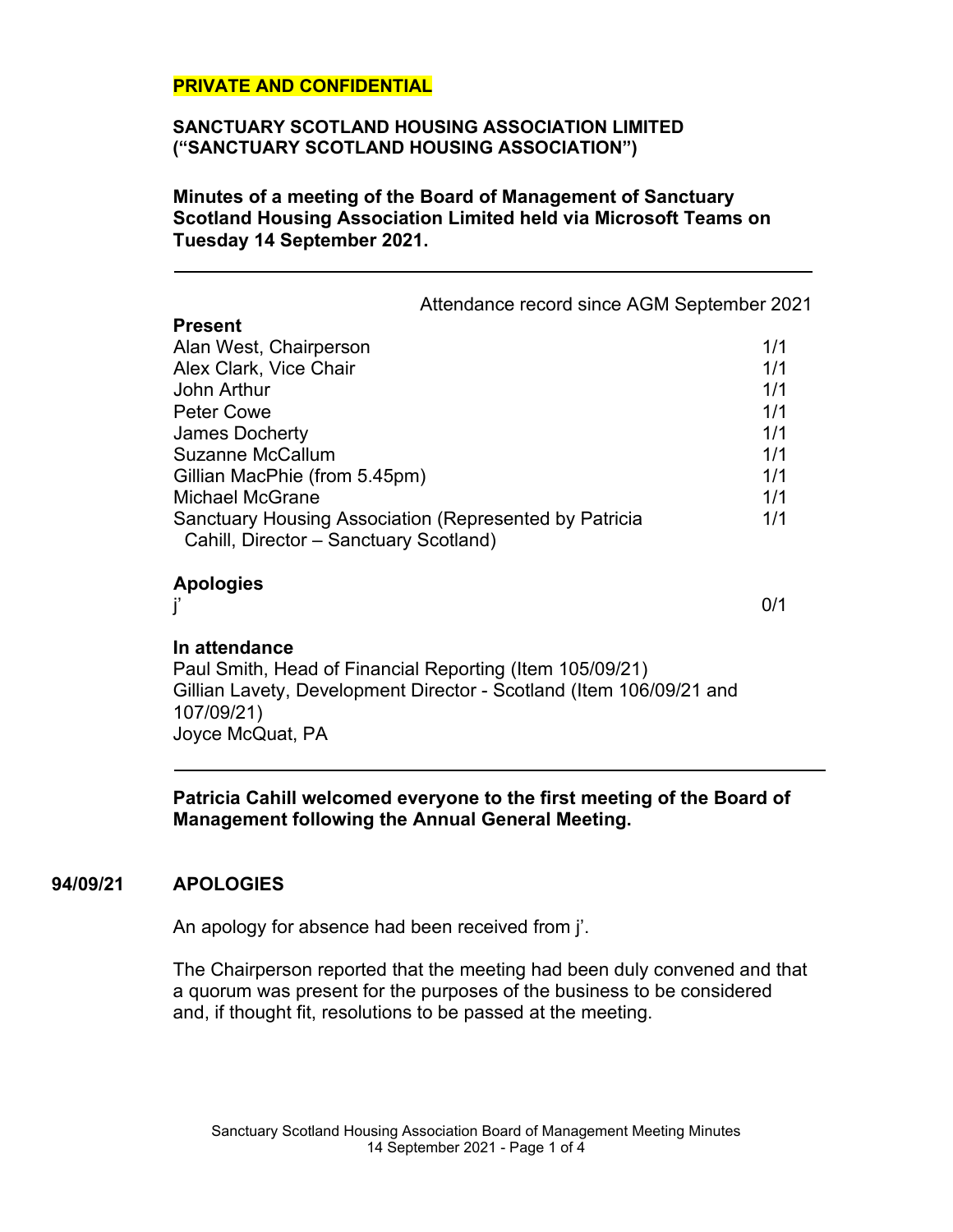## **SANCTUARY SCOTLAND HOUSING ASSOCIATION LIMITED ("SANCTUARY SCOTLAND HOUSING ASSOCIATION")**

# **95/09/21 APPOINTMENT OF CHAIRPERSON AND VICE CHAIRPERSON**

Patricia Cahill presented a report on the election process to appoint a Chairperson and Vice Chairperson for the period of 12 months.

Alex Clark proposed that Alan West be re-appointed as Chairperson, which Peter Cowe seconded. There being no other nominations, Alan West was duly appointed Chairperson of Sanctuary Scotland Housing Association.

### **Patricia Cahill demitted the Chair in favour of Alan West.**

Following a discussion, it was agreed that the Board of Management would continue with two Vice Chairpersons, as these posts covered the geographical spread of Sanctuary Scotland Housing Association.

The Chairperson invited nominations for the two Vice Chairpersons' posts. Peter Cowe proposed that Alex Clark be re-appointed as Vice Chairperson, which Michael McGrane seconded. Peter Cowe proposed that j' be reappointed as Vice Chairperson, which Michael McGrane seconded. There being no other nominations j' and Alex Clark were re-appointed as Vice Chairpersons for a 12-month period.

# **96/09/21 DECLARATIONS OF INTEREST**

The Chairperson reminded members of the need, in accordance with the provisions of Sanctuary Scotland Housing Association's Standing Orders, to disclose any personal interests in relation to matters under consideration at the meeting that were outwith the annual declarations made.

It was noted that such disclosures would be recorded under the relevant agenda items for ease of reference when producing 'extract minutes'.

# **97/09/21 MINUTES OF THE BOARD OF MANAGEMENT MEETING HELD ON 10 AUGUST 2021**

The minutes of the meeting of the Board of Management held on 10 August 2021 were approved.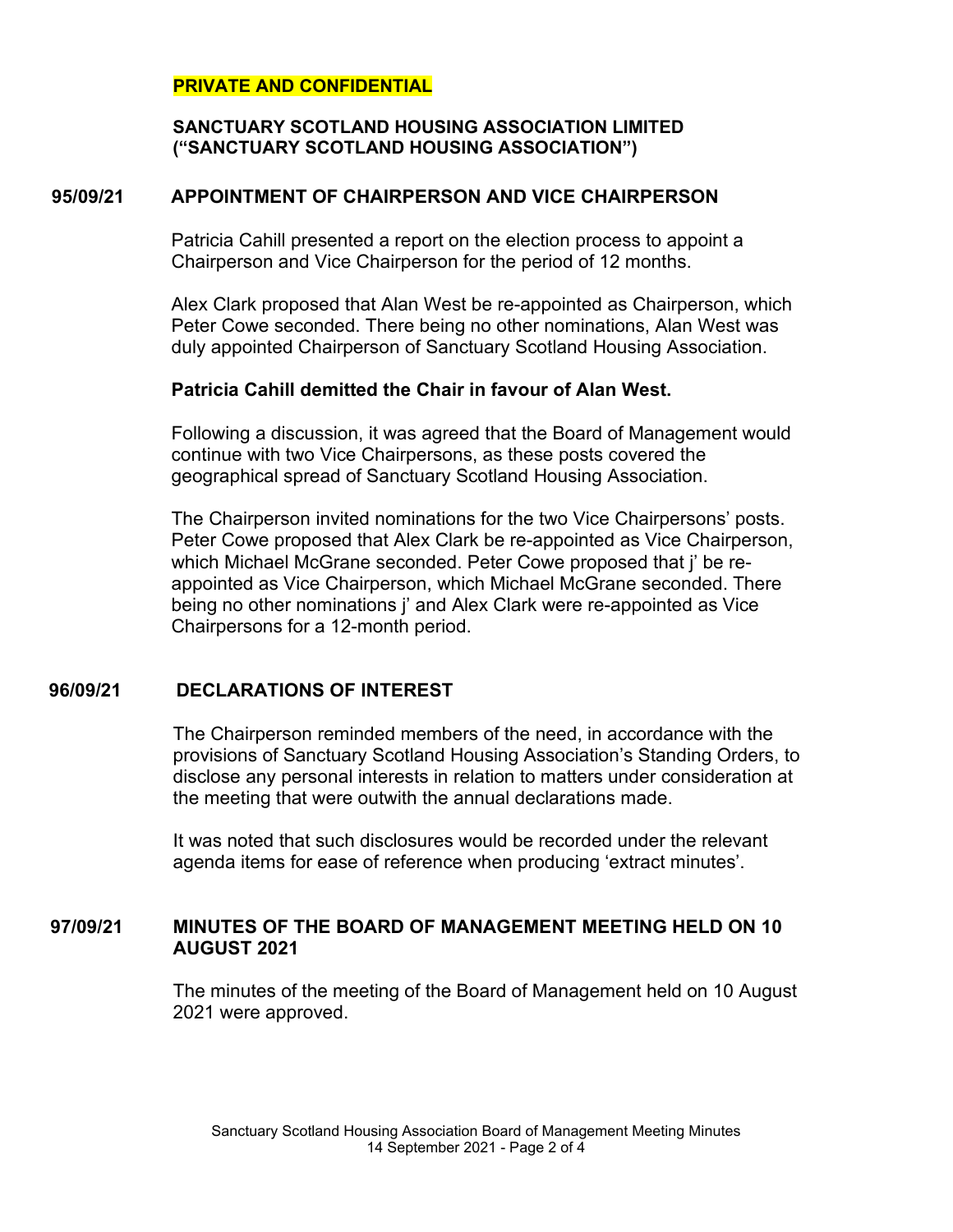## **SANCTUARY SCOTLAND HOUSING ASSOCIATION LIMITED ("SANCTUARY SCOTLAND HOUSING ASSOCIATION")**

# **99/09/21 SCHEDULE OF ACTIONS AND DECISIONS OF SPECIAL COMMITTEES**

The Board of Management considered a report submitting the schedules of actions and decisions of the Central Area Committee meeting held on 18 August 2021 and the North East Area Committee which had been scheduled to take place on 26 August 2021.

Decision: The Board of Management approved the Lettings Standard.

Decision: The Board of Management approved the appointment of Stephen Grant to the Central Committee Area Committee for a further three-year term.

# **101/09/21 ANNUAL ASSURANCE STATEMENT**

The Board of Management considered a report presenting self-assessment work in relation to tenant and service users redress and compliance with the standards and outcomes of the Scottish Social Housing Charter to give Board members the assurance that Sanctuary Scotland Housing Association was compliant with Chapter Three of the Regulatory Framework in these areas. Decision: The Board of Management approved that the evidence highlighted confirmed that Sanctuary Scotland Housing Association could be considered to be compliant with regulatory requirements.

Decision: The Board of Management approved the proposed Annual Assurance Statement for 2021 for signature by the Chairperson and for submission to the Scottish Housing Regulator by 31 October 2021.

# **102/09/21 MEMBERSHIP OF BOARD OF MANAGEMENT AND SPECIAL COMMITTEES**

The Board of Management considered a report confirming the current composition of the Board of Management and its Special Committees, following Sanctuary Scotland Housing Association's Annual General Meeting held on 14 September 2021.

Decision: The Board of Management appointed Alex Clark as representative of the Board of Management on the Central Area Committee for a period of 12 months.